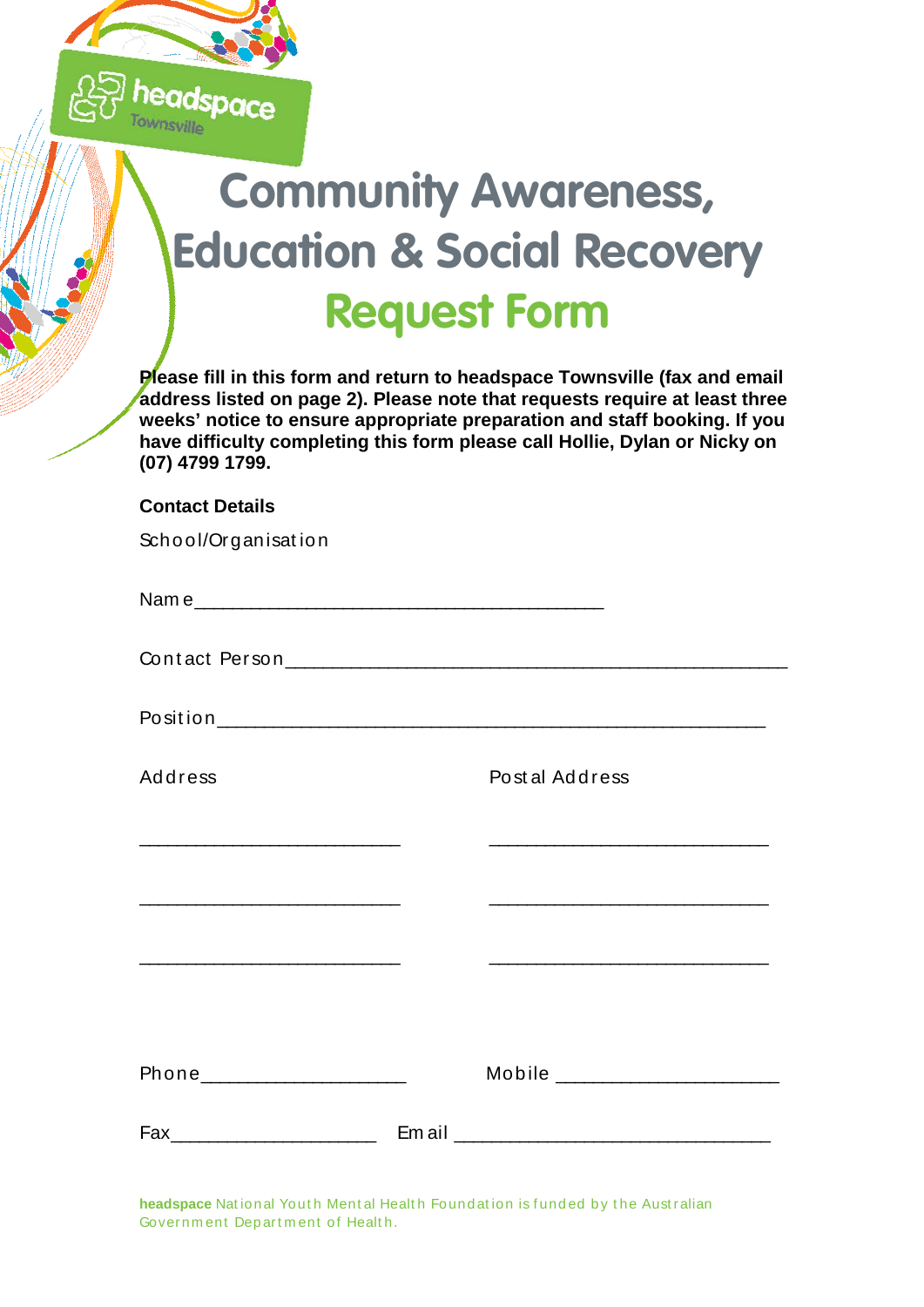| If not, where would you like the session held?                                                                                                                    |
|-------------------------------------------------------------------------------------------------------------------------------------------------------------------|
| <b>Service Request Details</b>                                                                                                                                    |
| Objectives (what do you want to achieve?)<br><u> 2000 - 2000 - 2000 - 2000 - 2000 - 2000 - 2000 - 2000 - 2000 - 2000 - 2000 - 2000 - 2000 - 2000 - 2000 - 200</u> |
|                                                                                                                                                                   |
|                                                                                                                                                                   |
| Participant's profile (age/profession etc)                                                                                                                        |
|                                                                                                                                                                   |

headspace Townsville always endeavours to deliver high quality program s suit able to each specific audience. At times due to the nature of requests and the research, preparation and delivery time involved, **headspace** Townsville may charge for specially requested sessions. After submission of this form you will be contacted by a **headspace** staff member to inform you if there will be any costs involved with the program. No preparation or